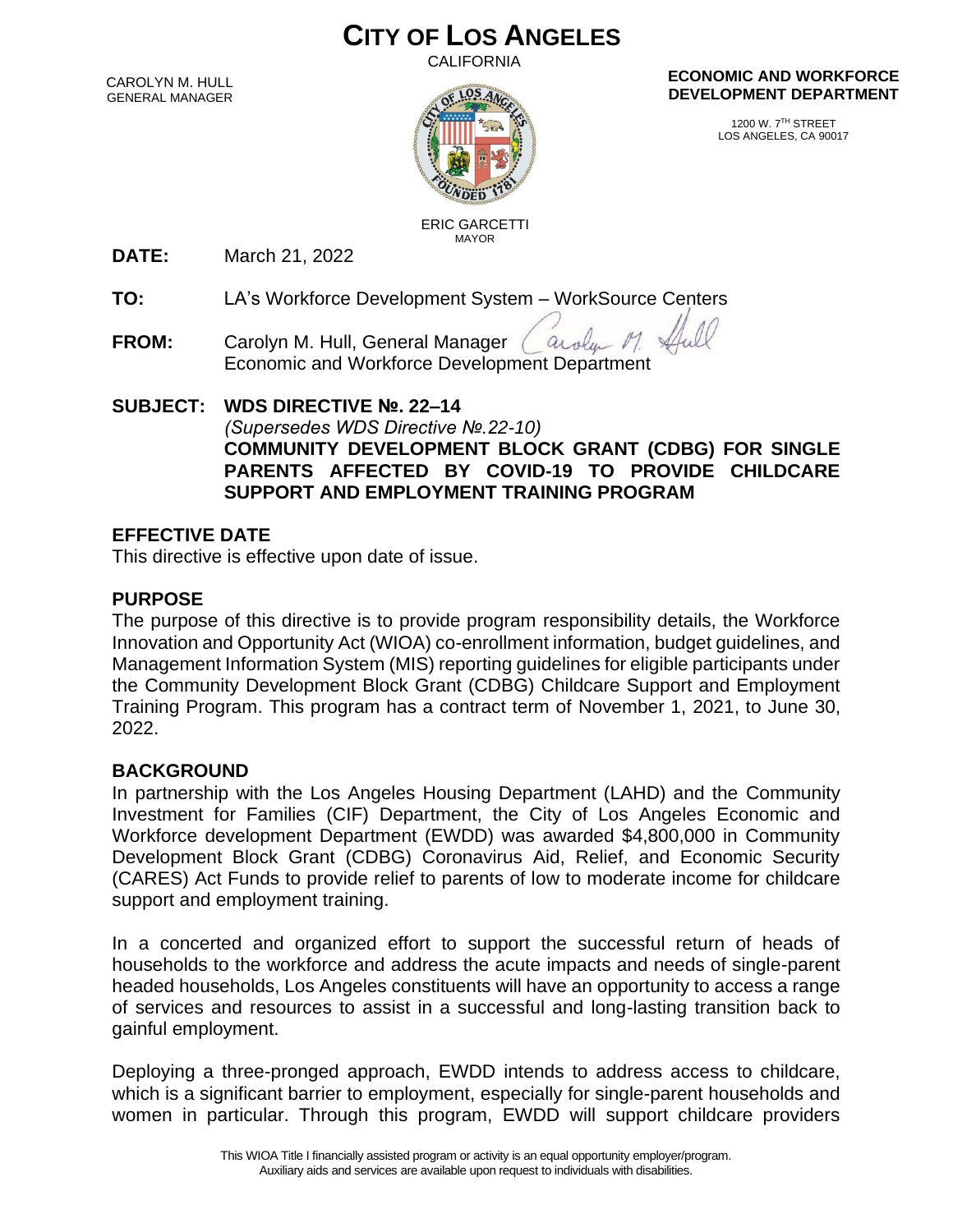negatively impacted by the pandemic with the resources needed to reopen and stay open, provide access to childcare for households for whom childcare remains a barrier to reentering the workforce, and provide short term vocational training to households in various industries.

### **WIOA CO-ENROLLMENT**

Eligible participants may be co-enrolled into the Adult/DW WIOA program to obtain basic career services and all the benefits and services they are eligible to receive, such as skill set enhancement, Career Counseling and Planning and Support Services. Further MIS guidelines included in later sections.

### **ELIGIBILITY REQUIREMENTS**

Eligible WIOA participants who have the following additional barriers to employment may be eligible for this grant:

Childcare Support

- Eligible Parent with dependent-aged children up to 14 years of age
- Low to Moderate Income (please see table below)

| <b>Family</b><br><b>Size</b> | <b>Extremely</b><br>Low-Income | <b>Very Low-Income</b><br>"Low" | Low-Income<br>"Mod"  | Above 80% of<br><b>Median Income</b> |
|------------------------------|--------------------------------|---------------------------------|----------------------|--------------------------------------|
| 1 Person                     | $$0 - 24,850$                  | $$24,851 - $41,400$             | $$41,401 - 66,250$   | $$66,251 +$                          |
| 2 Person                     | $$0 - $28,400$                 | $$28,401 - $47,300$             | \$47,301 - \$75,700  | $$75,101 +$                          |
| 3 Person                     | $$0 - $31,950$                 | $$31,951 - $53,200$             | $$53,201 - $85,150$  | $$85,151 +$                          |
| 4 Person                     | $$0 - $35,450$                 | $$35,451 - $59,100$             | \$59,101 - \$94,600  | $$94,601 +$                          |
| 5 Person                     | $$0 - $38,300$                 | $$38,301 - $63,850$             | \$63,851 - \$102,200 | $$102,201 +$                         |
| 6 Person                     | $$0 - $41,150$                 | $$41,151 - $68,600$             | \$68,601 - \$109,750 | $$109,751 +$                         |
| 7 Person                     | $$0 - $44,000$                 | \$44,001 - \$73,300             | $$73,301 - $117,350$ | $$117,351 +$                         |
| 8 Person                     | $$0 - $46,800$                 | \$46,801 - \$78,050             | $$78,051 - $124,900$ | $$124,901 +$                         |

### **OR**

- Presumed Low-income Populations
	- o "Severely disabled" Adult
	- o Elderly Persons (62 and older)
	- o Battered Spouse
	- o Homeless Persons
	- o Persons Living with AIDS
	- o Illiterate Adults
	- o Migrant Farm Workers
- Enrolled in a qualified training program **OR**
- Returning to the workforce
- Affected by Coronavirus-19 pandemic in the following way:
	- o Laid off due to coronavirus (COVID-19) pandemic
	- o Experienced a reduction in hours and/or pay due to COVID-19
	- o Unable to work due to the following COVID-19 related reasons:
		- Subject to quarantine
		- Caregiver for someone who is subject to quarantine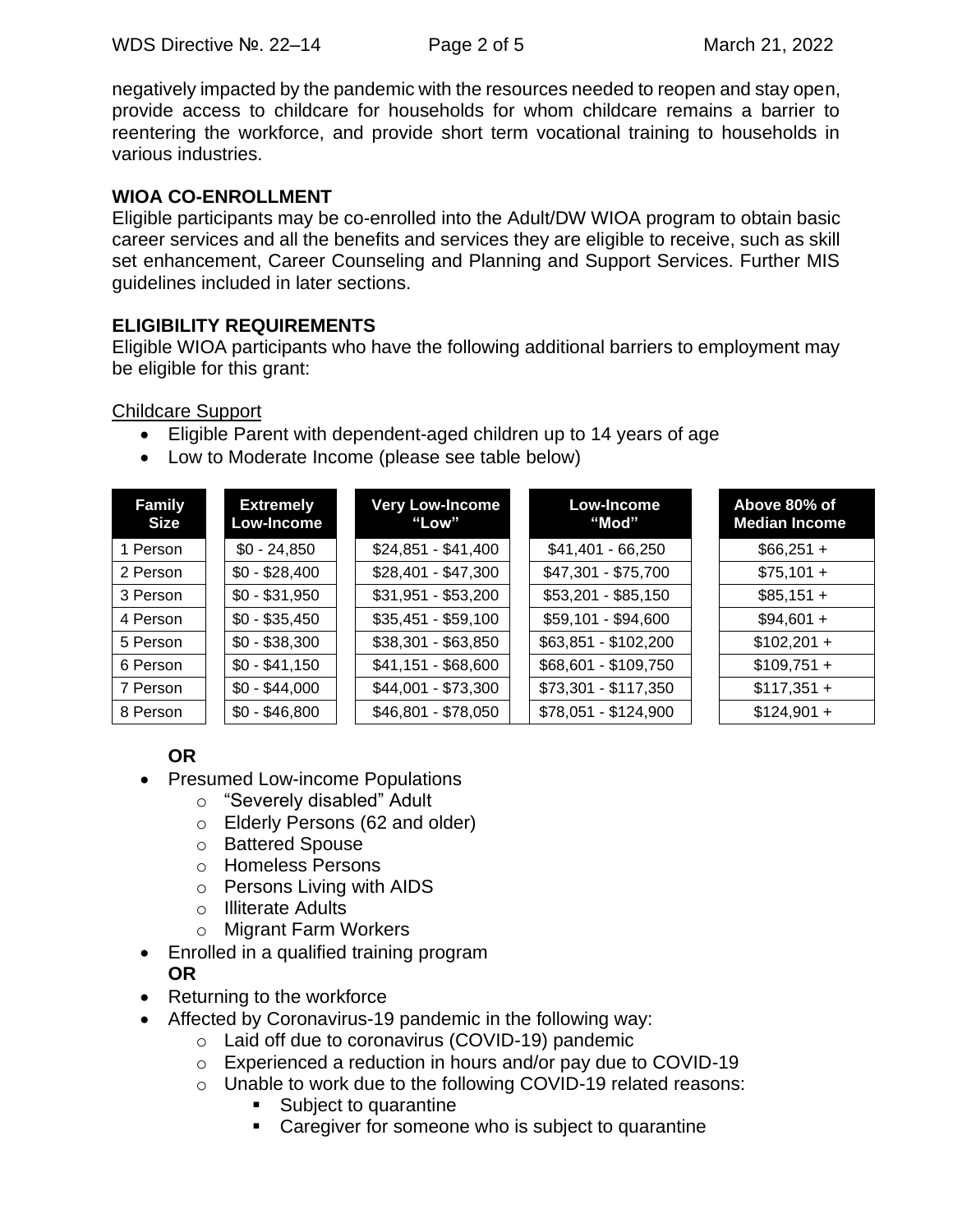- Need to care for children because of school closure or closure of other childcare provider
- At higher risk of getting seriously ill from COVID-19, or lives with someone at higher risk
- Required to telework, but do not have the necessary equipment
- o Other impact, must explain other reason

### Employment Training

- Eligible Parent with dependent-aged children up to 14 years of age
- Low to Moderate Income (please see table listed above)
- Returning to Workforce
- Employment Opportunities impacted by COVID-19 pandemic
- Affected by Coronavirus-19 pandemic in the following way:
	- o Laid off due to coronavirus (COVID-19) pandemic
	- o Experienced a reduction in hours and/or pay due to COVID-19
	- o Unable to work due to the following COVID-19 related reasons:
		- Subject to quarantine
		- Caregiver for someone who is subject to quarantine
		- Need to care for children because of school closure or closure of other childcare provider
		- At higher risk of getting seriously ill from COVID-19, or lives with someone at higher risk
		- Required to telework, but do not have the necessary equipment
	- o Other impact, must explain other reason

## **ALLOWABLE CHILDCARE PROVIDER**

CDBG-CV funds shall be used to compensate approved, licensed childcare providers. Family members shall not be allowed to receive grant funds to provide childcare services to a participant.

### **SUPPORTIVE SERVICE AMOUNT & ALLOWABLE COSTS**

Supportive services under this grant will provide up to \$1,000 per participant up to six months maximum for childcare services. Childcare services must be paid to the vendor at all times. Reimbursements will not be allowable under this grant. No other support service will be allowed under this grant, as it is solely meant for childcare services.

### **TRAINING PROGRAM SECTOR**

Participants are encouraged to enroll in training programs under Healthcare or Childcare sectors. However, a specific sector is not mandated for training under this program.

### **REQUIRED PROGRAM DOCUMENTS**

WIOA participants identified to be eligible to receive these emergency support services shall complete the attached Limited Clientele Intake Form, and the Duplication of Benefits Affidavit. A copy of aforementioned, completed and signed, forms shall be saved in the participant's file.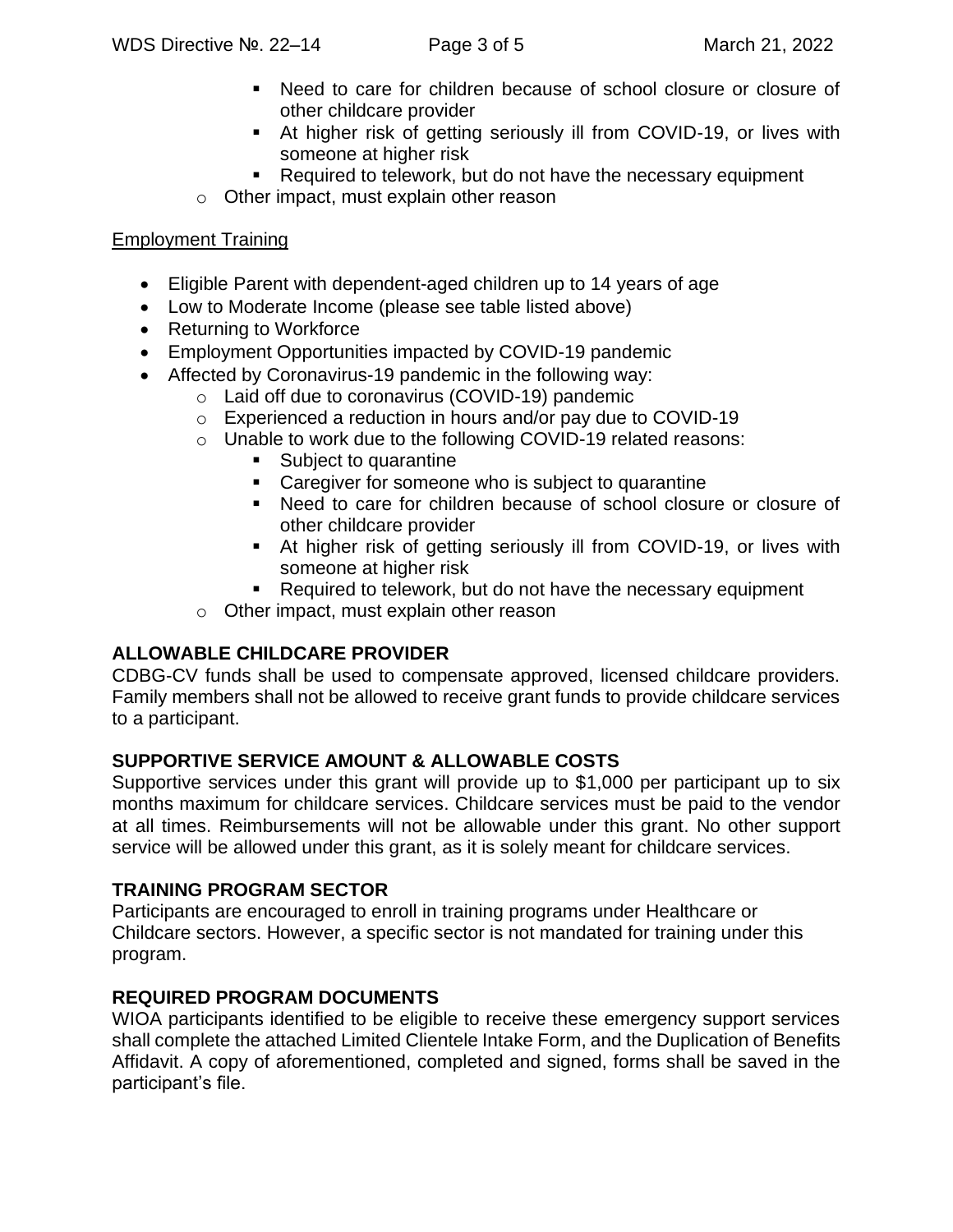### **TEMPORARY WAIVER OF THE REQUIREMENT FOR A WET SIGNATURE**

In alignment with the stay-at-home orders, and only if a wet or electronic signature is not possible, contractors may use self-attestation and temporarily waive the requirement for a wet or electronic signature on the required program documents such as applications and self-attestation forms. This temporary allowance will remove barriers and offer individuals easier access to program services. Contractors are to case note that a wet or electronic signature was waived due to COVID-19 Safer At Home Emergency Order. In place of a wet or electronic signature, the contractors may communicate with the participant via e-mail, text, video conferencing, or phone and attest in writing on behalf of the participant that the eligibility information is true, or that the support service was received by mail, and that all required support documentation is on file. At a later time when an in-person meeting is safely feasible, the contractors should make efforts to secure a wet signature.

For communication via e-mail: The correspondence should include the name of the participant, CalJOBS<sup>SM</sup> User ID, the supportive service or financial incentive provided and the amount. Contractors should include a copy of the e-mail exchange in the participant's file. Staff should specify on correspondence: COVID-19; received consent from client on (date); include staff name and signature.

#### **BUDGET GUIDELINES**

Agencies contracted under the CDBG Childcare Initiative Program may request for an advance payment of up to 20 percent of funding by submitting the Cash Request form to the Financial Management Division (FMD). All other current financial reporting requirements and deadlines will apply.

Additionally, agencies participating in the CDBG Childcare Initiative Program may charge no more than 20 percent in Personnel, Indirect Costs, and other operating expenses.

### **MIS GUIDELINES**

MIS has provided the following instructions on how to report the CDBG Childcare Program Code and activities into the CalJOBS<sup>SM</sup> system.

Contractors shall enroll participants in the CalJOBS<sup>SM</sup> system utilizing the following grants:

#### Non-WIOA Enrollment

• CDBG Childcare Initiative Program Grant LAI308

Go to the WIOA Program page and click on the "Edit Application" using the pencil icon to access the WIOA application. Go to the "Eligibility Summary" page of the application and make sure the Adult or Dislocated Worker Program is Inactive. Go to "Non-WIOA Grant Eligibility" and select "YES" Local Funded Grant. Scroll to the Grants Section and select "View Available Grants." The Grants will be available; click Add "LAI308 – CDBG Childcare Initiative Program - LA City." Scroll and click "Finish" so that staff can enter the Grant LAI308 activities.